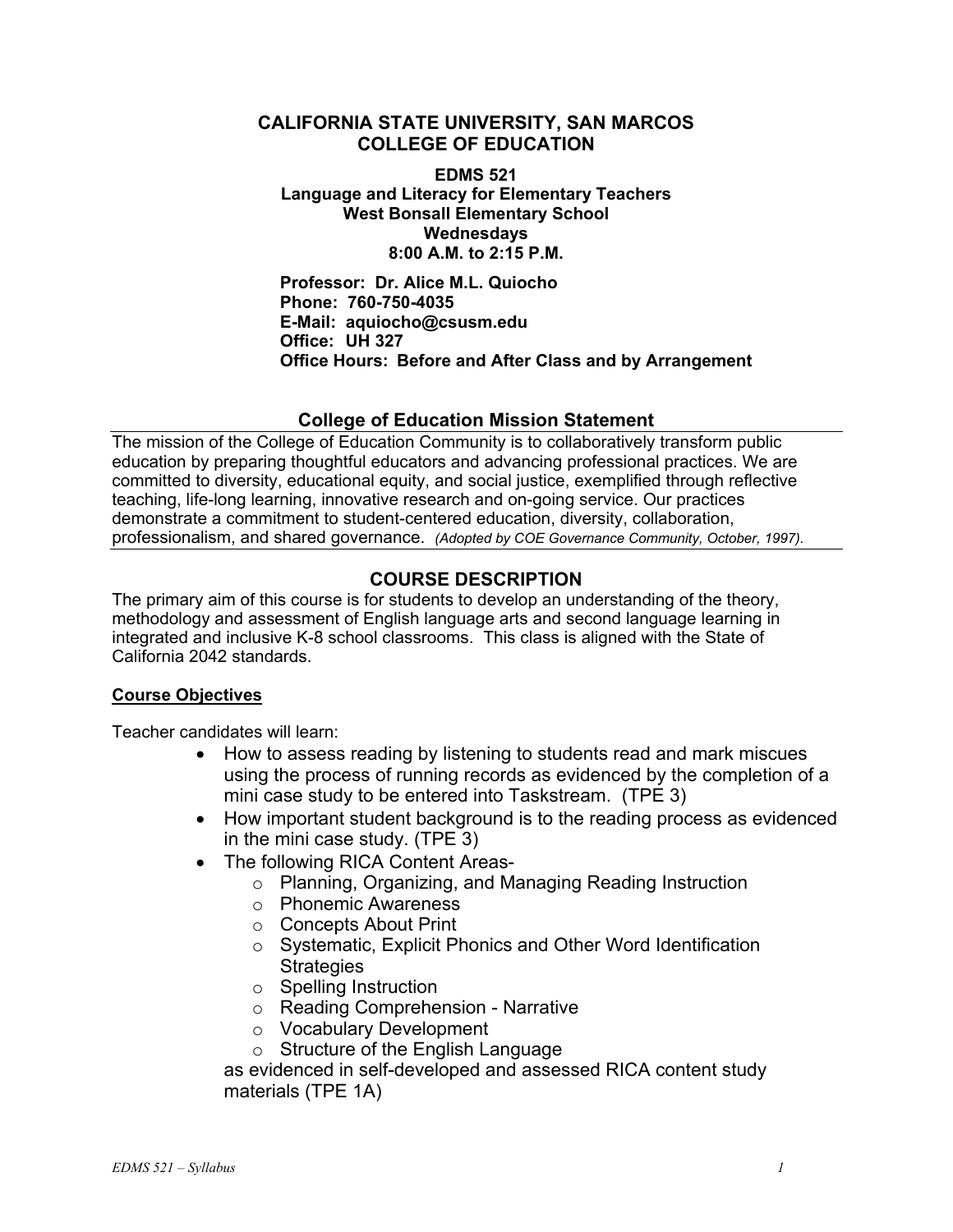### **Authorization to Teach English Learners**

This credential program has been specifically designed to prepare teachers for the diversity of languages often encountered in California public school classrooms. The authorization to teach English learners is met through the infusion of content and experiences within the credential program, as well as additional coursework. Students successfully completing this program receive a credential with authorization to teach English learners. *(Approved by CCTC in SB 2042 Program Standards, August 02)*

#### **Teacher Performance Expectation (TPE) Competencies**

The course objectives, assignments, and assessments have been aligned with the CTC standards for the Multiple Subjects Credential. This course is designed to help teachers seeking a California teaching credential to develop the skills, knowledge, and attitudes necessary to assist schools and district in implementing effective programs for all students. The successful candidate will be able to merge theory and practice in order to realize a comprehensive and extensive educational program for all students. You will be required to formally address the following TPEs in this course: 1A and 3.

### **College of Education Attendance Policy**

Due to the dynamic and interactive nature of courses in the College of Education, all students are expected to attend all classes and participate actively. At a minimum, students must attend more than 80% of class time, or s/he may not receive a passing grade for the course at the discretion of the instructor. Individual instructors may adopt more stringent attendance requirements. Should the student have extenuating circumstances, s/he should contact the instructor as soon as possible. *(Adopted by the COE Governance Community, December, 1997).*

### **Students with Disabilities Requiring Reasonable Accommodations**

Students must be approved for services by providing appropriate and recent documentation to the Office of Disable Student Services (DSS). This office is located in Craven Hall 5205, and can be contacted by phone at (760) 750-4905, or TTY (760) 750-4909. Students authorized by DSS to receive reasonable accommodations should meet with their instructor during office hours or, in order to ensure confidentiality, in a more private setting.

#### **Course Requirements**

#### **RICA Study Materials--Part 1 (50 Pts)**

Each of you will develop RICA study materials to be used to inform your teaching. The materials have two main objectives. First: to demonstrate your learning and understanding of reading and language arts. Second: to begin a resource for your own learning. Be creative and thoughtful in the compilation of the materials — they will be a demonstration that you are ready to teach reading and language arts to a diverse student population.

RICA study materials will be organized around the 13 RICA Content Areas (see the RICA Registration Bulletin, p.39-45) and the Zariilo, J. Ready for RICA book. Each section of the materials should contain the following: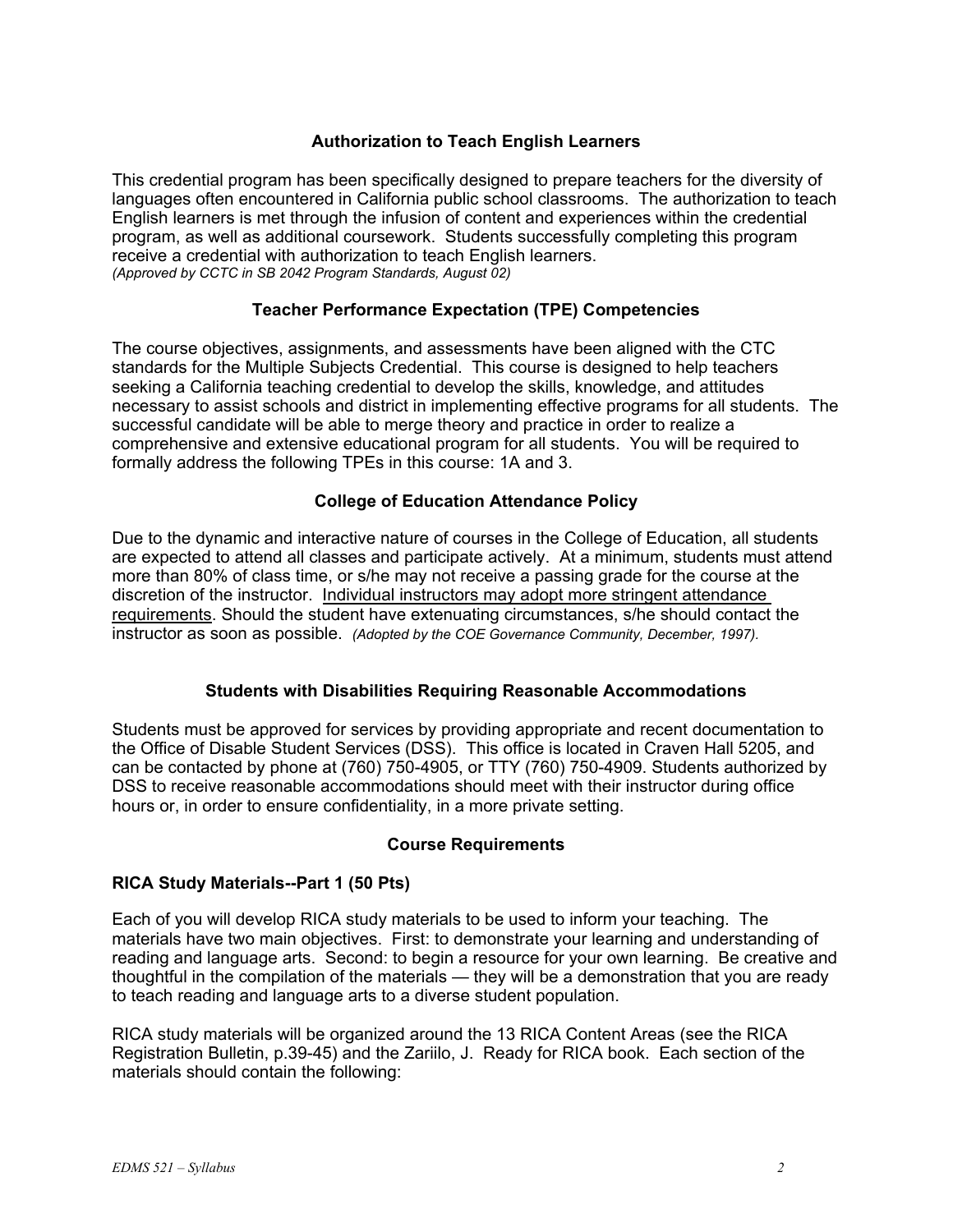• A way to organize study materials including: (a) what each content area is, (b) 1 way to assess this content area (include rationale); and (c) 1 way to teach it (step by step description and accommodations). Describe the teaching strategy and explain how it supports reading, writing and/or language arts development.

For the first semester you will need to complete the following content areas:

- Content Area 2: Planning, Organizing, and Managing Reading Instruction
- Content Area 3: Phonemic Awareness
- Content Area 5: Concepts About Print
- Content Area 4: Systematic, Explicit Phonics and Other Word Identification **Strategies**
- Content Area 6: Spelling Instruction
- Content Area 8: Reading Comprehension Narrative
- Content Area 10: Vocabulary Development
- Content Area 12: Structure of the English Language

You can choose how to organize this information. Besides the course readings, Dr. Alice Quiocho's web site can also serve as a resource. The address is: http://www.csusm.edu/Quiocho. Click on "reading instruction portfolio." See the section on accommodations for ideas on ways to support second language learners. See **www.ed.gov/free/** for free Educational Materials.

**Beginning Assessment. (40 points)** In this assignment you will be taught how to observe students reading, to listen to them read and to make instructional decisions for students based on observations and assessment.

You will be taught how to conduct the assessment in class workshops. You will be asked to work with a student at the grade level in which you have been placed and to conduct assessments with this student. The format in which you will submit your assessment will be shared with you in class.

In the first semester of the Language and Literacy class, we concentrate on the process of running records. Running records originate in miscue analysis, a way of indicating the kinds of miscues students make as they read. The data is gathered and analyzed. You will also be required to do at least 10 observational anecdotal records on the student. Next, you will be asked to relate the data to comprehension and to placement in appropriate text.

Data should be displayed in a grid that will be demonstrated in class. Analysis of data will also be modeled in class.

Primary and upper elementary students will be focused on in this mini case study.

#### **Grading Standards**

| • Attendance and participation       | 20 points   |
|--------------------------------------|-------------|
| • Resource Notebook Sections         | 40 points   |
| • Electronic Portfolio (Task Stream) | 20 points   |
| - Doginning Accordant                | $AD$ nointo |

- Beginning Assessment 40 points
- Total Points **120 points**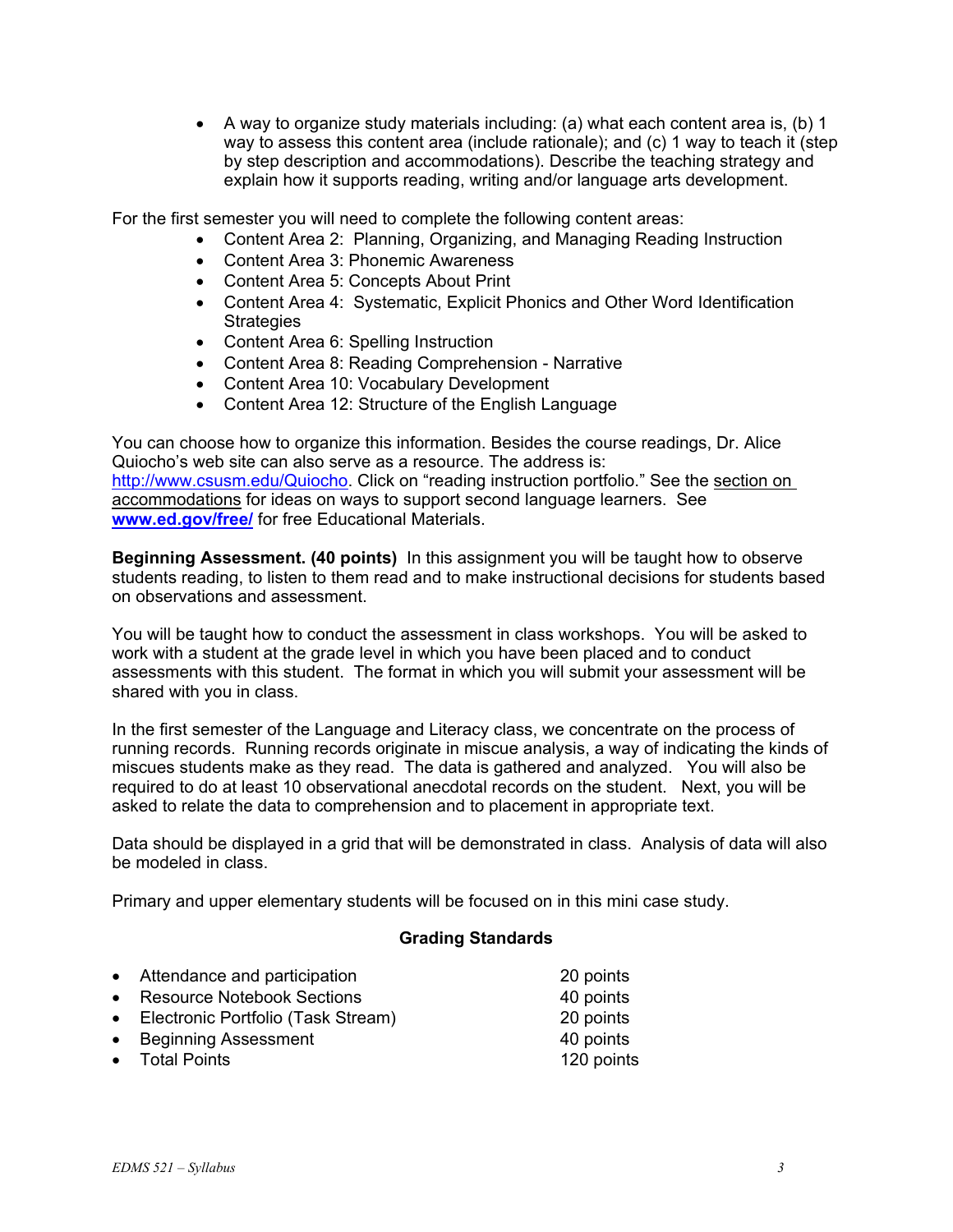### **Grading**

*Grading is based on the percentage of 120 points* 

A 96–100 A- 90–95 B+ 89-87 B 86-83 A- 80–82 C+ 77-79 C 73-76 C- 70-73

### **All University Writing Requirement**

Writing in this coursed will be judged on clarity, detailed support for main points, support from texts and standards. This will include interventions for the mini case study, and RICA materials. Every course at the university must have a writing requirement of at least 2500 words.

#### **CSUSM Academic Honesty Policy**

"Students will be expected to adhere to standards of academic honesty and integrity, as outlined in the Student Academic Honesty Policy. All written work and oral assignments must be original work. All ideas/materials that are borrowed from other sources must have appropriate references to the original sources. Any quoted material should give credit to the source and be punctuated with quotation marks.

Students are responsible for honest completion of their work including examinations. There will be no tolerance for infractions. If you believe there has been an infraction by someone in the class, please bring it to the instructor's attention. The instructor reserves the right to discipline any student for academic dishonesty in accordance with the general rules and regulations of the university. Disciplinary action may include the lowering of grades and/or the assignment of a failing grade for an exam, assignment, or the class as a whole."

### **REQUIRED TEXTS:**

Tompkins, G.E. (2001). *Literacy for the 21st Century: A Balanced Approach, 4th Edition.* Prentice Hall.

Zarrillo, J. J. (2002). Ready for RICA: A test preparation guide for California's Reading Instruction Competence Assessment. Merrill Prentice Hall.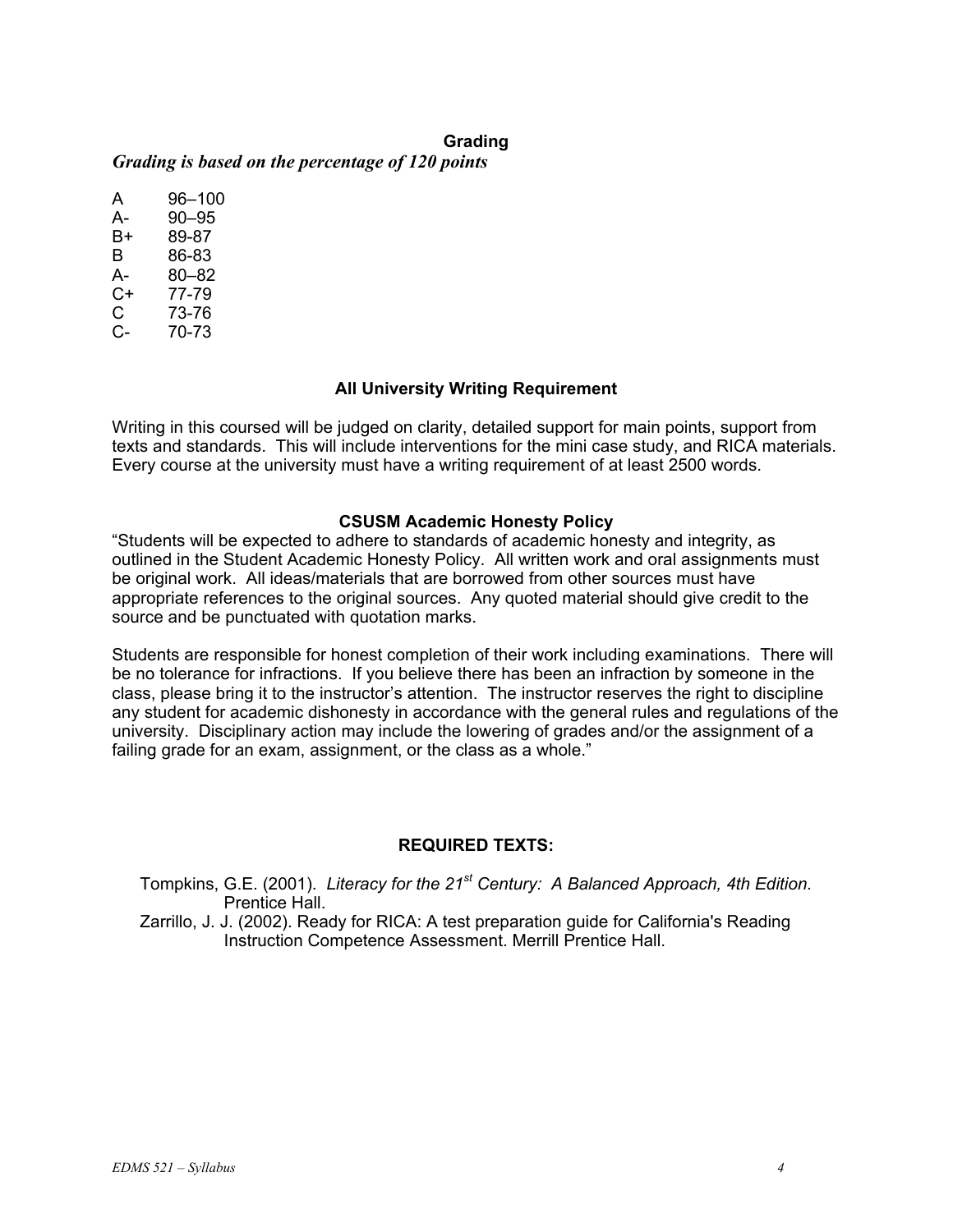## **Course Outline**

**(Timeline, subject and reading assignments are subject to change pending on needs of students. The purpose of all teaching is to insure mastery. Therefore, there may be review, etc. The textbooks are expected to be a resource. Note that if and when there is a problem in understanding assignments and content, please see me.)** 

| <b>Date</b> | <b>Topics for Discussion</b>                                                       | <b>Assignments</b>                                                                         |
|-------------|------------------------------------------------------------------------------------|--------------------------------------------------------------------------------------------|
| Session 1   | A Balanced Approach<br>The Role of Assessment<br>What about RICA?                  | Tompkins Chap 1<br>Zarillo, Content Area #2                                                |
| Session 2   | The Language of School/The<br>Language of Learning<br><b>RICA</b> content area     | Structure of the English Language:<br>Zarillo                                              |
| Session 3   | The Processes<br>Assessment<br>[Biography, Conditions of<br>Assessment]            | Tompkins Chap 2<br>Handout                                                                 |
| Session 4   | Mini Case Study: Anecdotal records<br>(10)<br>Assessment                           | Process modeled and case study<br>format reviewed                                          |
| Session 5   | Oral Language Development<br><b>Phonemic Awareness</b><br><b>RICA Content area</b> | Tompkins Phonemic awareness,<br>phonics<br>Zarillo, Content Area 3 - Phonemic<br>Awareness |
| Session 6   | Review of phonemic awareness<br>Direct systematic phonics                          | Zarillo, Phonics                                                                           |
| Session 7   | Comprehension: content area and<br>strategies                                      | <b>Tompkins Comprehension</b><br>Zarillo, Comprehension                                    |
| Session 8   | Spelling and its relationship to writing                                           | Tompkins: Spelling<br>Zarillo, Spelling                                                    |
| Session 9   | Vocabulary                                                                         | Tompkins: Vocabulary<br>Zarillo, Vocabulary                                                |